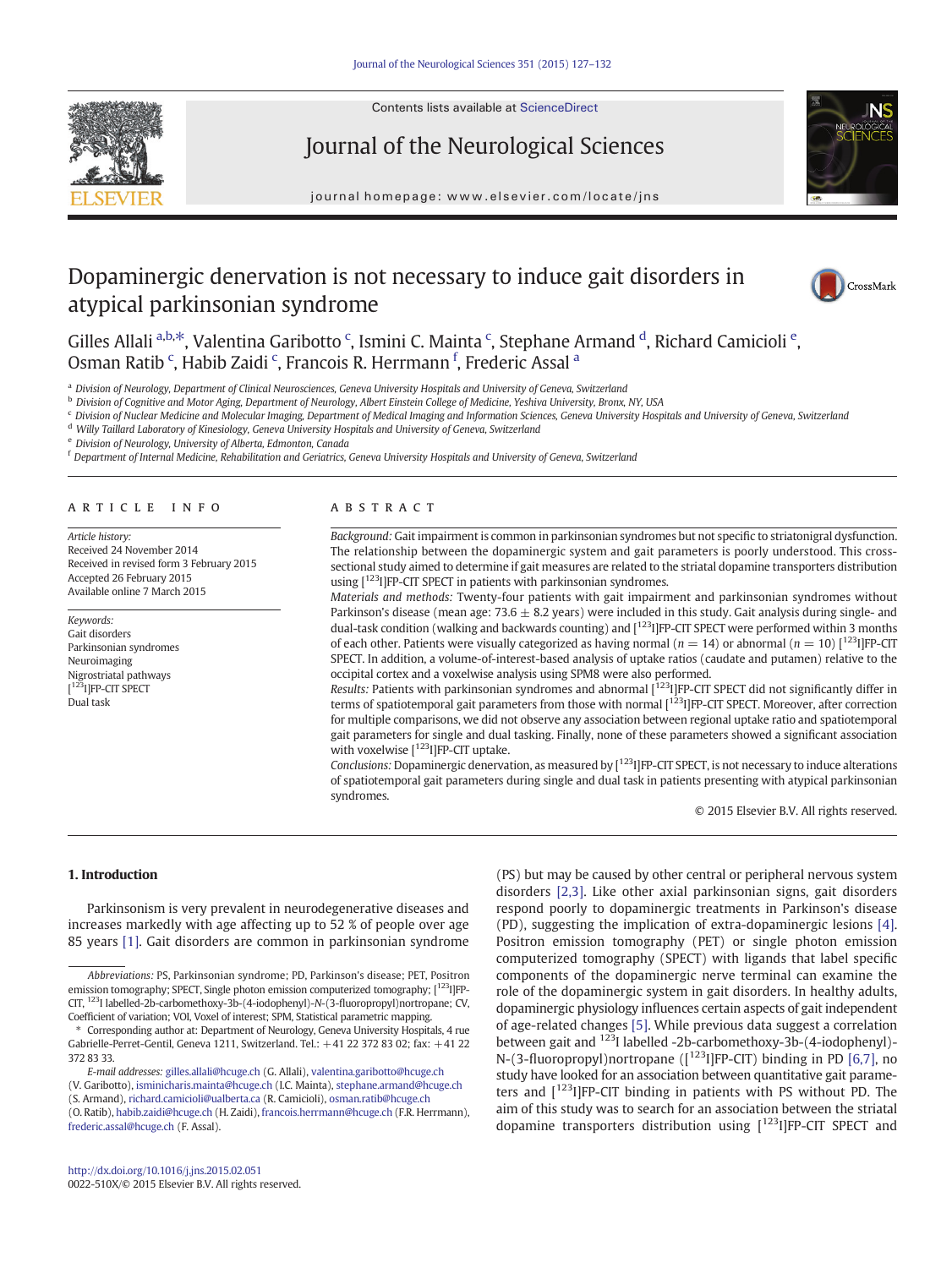<span id="page-1-0"></span>quantitative gait parameters during walking at self selected speed and walking while backward counting in patients with PS without PD. We compared spatiotemporal gait parameters in patients with normal and pathological  $[123]$  [FP-CIT SPECT, and we determined if there was an association between gait parameters and regional and voxelwise  $[1^{123}]$ FP-CIT distribution. We recruited only non-PD patients to be able to study a range of dopamine denervation in a distinct pattern from the classical PD picture.

#### 2. Materials and methods

#### 2.1. Patients

Twenty-four consecutive patients (7 women and 17 men) referred to the Department of Neurology at the Geneva University Hospitals with gait disorders and PS without PD who underwent a spatiotemporal gait analysis and a  $[$ <sup>123</sup>I]FP-CIT SPECT with a maximum interval of 3 months were retrospectively included in this study. Patients were mobile and walked independently. All underwent a neurological and general examination by board-certified neurologists, confirming the presence of PS and that gait disorders were due solely to a central neurological disturbance (i.e., cerebellar, spinal, peripheral nervous system and systemic causes were excluded). The UK brain bank criteria were applied to define parkinsonian syndrome [\[8\]](#page-5-0). Mean age  $\pm$  SD was 73.6  $\pm$  8.2 years and was not statistically different between women and men (72.0  $\pm$  3.1 and 74.2  $\pm$  9.5 respectively; p = 0.55). Mean duration of gait difficulties was  $22.3 \pm 28.6$  months. At the time of the study, all patients were drug naïve for neuroleptic and anti-parkinsonian medication or other medications affecting the dopaminergic system. Exclusion criteria included acute medical illness in the past 3 months, orthopedic or rheumatologic disorders interfering with gait, patient unable to walk a minimum of 15 m without a walking aid and not able to perform the dual-task evaluation (walking while backward counting). Patients were categorized as having normal ( $n = 14$ ) or abnormal ( $n = 10$ ) [<sup>123</sup>I]FP-CIT SPECT. The categorization was performed independently by two expert readers (VG and ICM) who were blind to neurological diagnosis. The dichotomization in normal/abnormal imaging was based on visual assessment, supported by BRASS™ automated functional brain analysis software (Hermes BRASS software, Nuclear Diagnostics AB, Sweden). Briefly, BRASS fits and compares patients' images to a 3D reference template [\[9\].](#page-5-0) The data of 14 healthy controls are included in the software and provide a normal reference. For all abnormal cases, there

#### Table 1

Clinical characteristics of subjects ( $n = 24$ ).

was agreement of the visual interpretation by expert readers (V.G; I.C.M.) and of the automated analysis, i.e.,  $[1^{123}]$  FP-CIT binding was below 2 standard deviation of the normative samples in at least one striatal region. The etiologies of the PS in the normal and the abnormal [<sup>123</sup>I]FP-CIT SPECT groups are displayed in Table 1 and was performed after completion of clinical work-up, including morphological brain imaging and clinical follow-up. All patients had morphological brain imaging by CT or MR within 6 months from [<sup>123</sup>I]FP-CIT SPECT data acquisition, which could assess the presence of vascular lesions involving the basal ganglia. In one patient a vascular lesion in the left caudate and putamen was associated with a significantly reduced  $[1^{123}]$  FP-CIT uptake on the same side. This retrospective study protocol was approved by the ethics committee of the Geneva University Hospitals.

### 2.2.  $[$ <sup>123</sup>I]FP-CIT SPECT data acquisition

All patients received about 185 MBq of  $[123]$  |FP-CIT by slow intravenous injection. Thyroid uptake was blocked before the scan by administration of Lugol solution (5 drops 5% KI administered before and 4 h after injection). SPECT data acquisition started 4 h after administration of the tracer. The scans were acquired on a triple-head gammacamera (Toshiba Medical Systems, Tokyo, Japan) equipped with xfanbeam, low-energy, high-resolution collimators. In all cases, the head was fixed in a head-holder to minimize motion artefacts. Acquisition parameters included step-and-shoot mode over 30 min. Sixty projection angles were taken over 360 degrees and a  $128 \times 128$  matrix was used. Reconstruction was performed by filtered backprojection using a Shepp and Logan filter, prefiltered by a fourth order Butterworth filter. The triple-energy window method was used for scatter compensation whereas a uniform Chang attenuation correction was used to compensate for photon attenuation using a uniform attenuation coefficient of  $0.15$  cm<sup>-1</sup>.

#### 2.3. Gait recordings

Gait recordings have been previously described in more details [\[10,](#page-5-0) [11\].](#page-5-0) Briefly, synchronized footswitches (AURION ZeroWire, Milan, Italy, sampling rate of 1000 Hz) and a seven-camera opto-electronic system (VICON  $Mx3 +$ , Vicon Motion Systems, Oxford, UK, sampling rate of 100 Hz) were used for gait analysis. The 3D position of two reflective markers placed on the foot (on both heels and both 2nd metatarsals) and the temporal data of the footswitches were combined

|                                           | Normal $\lceil^{123} \rceil$ FP-CIT SPECT $(n = 14)$ | Abnormal $\lceil^{123} \rceil$ FP-CIT SPECT $(n = 10)$ | $P$ -value <sup><math>a</math></sup> |
|-------------------------------------------|------------------------------------------------------|--------------------------------------------------------|--------------------------------------|
| Age (years)                               | $75.8 \pm 5.5$                                       | $70.5 \pm 10.4$                                        | 0.46                                 |
| Female (%)                                | 42.9                                                 | 10                                                     | 0.09                                 |
| Disease duration (months)                 | $17.4 \pm 13.3$                                      | $29.2 \pm 41.8$                                        | 0.72                                 |
| Comorbidities $(n)$                       | $3.6 \pm 1.3$                                        | $2.8 \pm 2.9$                                          | 0.27                                 |
| Treatments $(n)$                          | $4.5 \pm 2.6$                                        | $3.7 \pm 2.2$                                          | 0.44                                 |
| Psychoactive drugs $(n)$                  | $1.0 \pm 1.0$                                        | $0.8 \pm 1.0$                                          | 0.57                                 |
| Clinical diagnosis $(n)$                  |                                                      |                                                        | 0.52                                 |
| iNPH                                      |                                                      |                                                        |                                      |
| AD                                        |                                                      |                                                        |                                      |
| bvFTD                                     |                                                      |                                                        |                                      |
| <b>PSP</b>                                |                                                      |                                                        |                                      |
| <b>MSA</b>                                |                                                      |                                                        |                                      |
| <b>MCI</b>                                |                                                      |                                                        |                                      |
| Vascular dementia                         |                                                      |                                                        |                                      |
| CBD                                       |                                                      |                                                        |                                      |
| Progressive gait apraxia                  |                                                      |                                                        |                                      |
| AD and iNPH                               |                                                      |                                                        |                                      |
| PSP with subcortical leucoencephalopathy  |                                                      |                                                        |                                      |
| Mixed dementia (vascular dementia and AD) |                                                      |                                                        |                                      |

iNPH: idiopathic normal pressure hydrocephalus; AD: Alzheimer's disease; bvFTD: behavioral variant of frontotemporal degeneration; PSP: progressive supranuclear palsy; MSA: multiple system atrophy; MCI: mild cognitive impairment; CBD: corticobasal degeneration.

Comparison based on Mann–Whitney test or Fisher exact test as appropriate.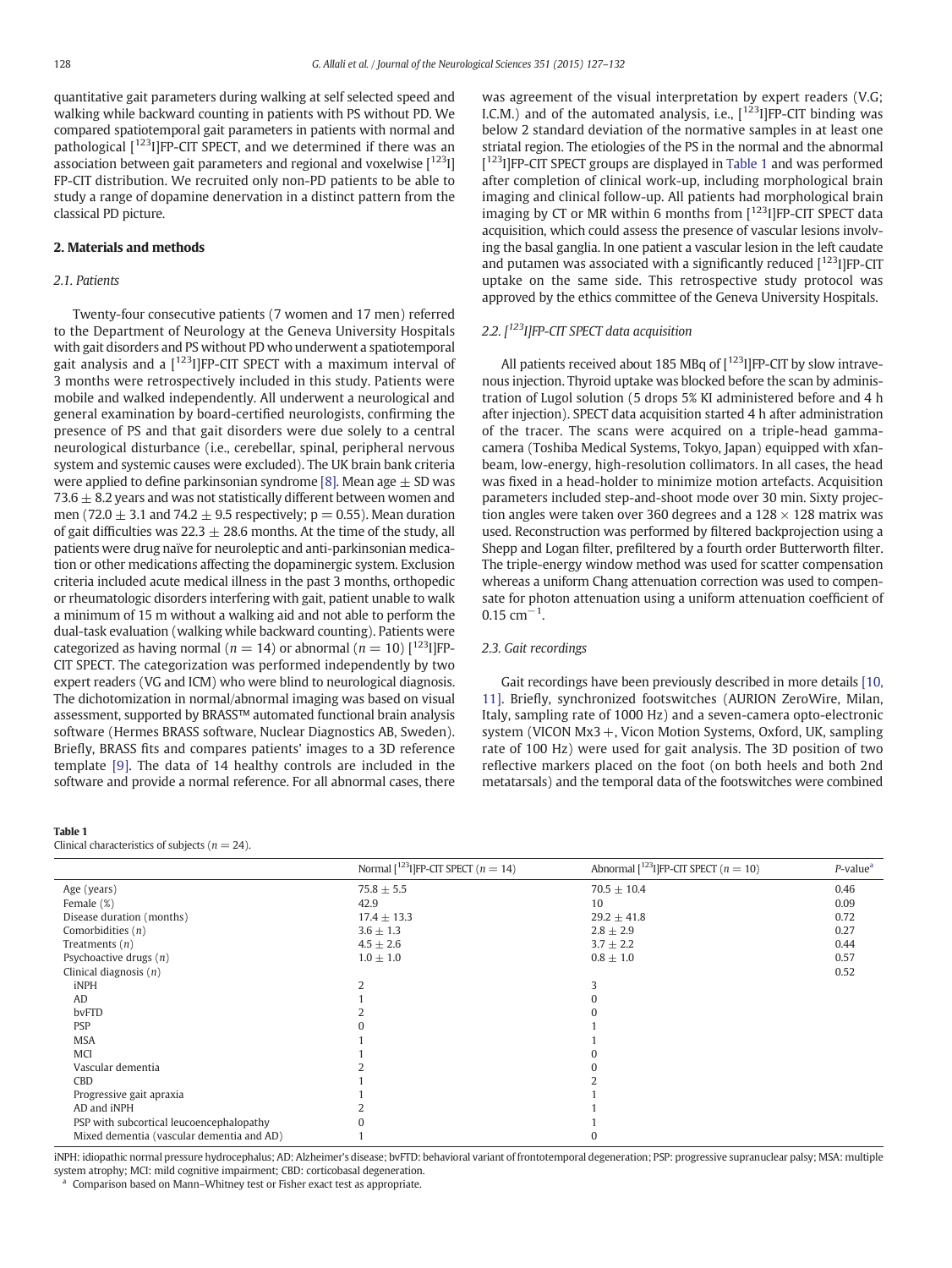to compute gait parameters including walking speed, stride length, cadence, stride time, step width and step height. These gait parameters were assessed during comfortable speed locomotion on a 10-m walkway in single-task and dual-task (backward counting aloud by subtracting serial 1 from 50) conditions in a random order. Before testing, a trained evaluator gave standardized verbal instructions on the test procedure. For dual-tasking, patients were asked to walk and to count backwards at the best of their capacity without any task prioritization.

#### 2.4. Statistical analysis

Subjects' characteristics were described using means and standard deviations or frequencies and percentages, as appropriate. Comparisons between groups of subjects were performed using the Mann–Whitney test and chi-square test as appropriate. Spearman's correlation coefficients were used to assess relationships between outcomes. After correction for multiple comparisons according to Bonferroni, P-values less than 0.0125 were considered statistically significant (each gait parameters were correlated with 4 striatal regions—right/left caudate and right/left putamen). Post hoc power analysis with an alpha set at 0.05 and a power set at 80% were applied to compute the number of patients needed by group to reach a significant P-value when comparing the mean of the two groups using an unpaired t test. All statistics were performed using the Stata Statistical Software, version 12.1.

#### 2.4.1. Volume-of-interest (VOI) analysis

[<sup>123</sup>I]FP-CIT SPECT images were quantitatively analyzed using BRASS™, as mentioned earlier. This analysis takes the tomographic data, spatially registers them to a template in a standard space, and finds the count concentration in striatal (Cs) and background occipital (Cb) volumes-of-interest (an example is provided in Fig. 1). Using the activity concentrations in the volumes of interest, striatal uptake ratios defined as  $[(Cs - Cb)/Cb]$  of specific tracer binding are calculated. The template VOI sets were predefined in the BRASS software [\[12,13\]](#page-5-0). Uptake ratios measured for the caudate and the putamen, for the left and right hemisphere, relative to occipital activity, were taken as input variables.

#### 2.4.2. Voxelwise statistical parametric mapping (SPM) analysis

In order to identify possible focal changes of  $[1^{23}]$  [FP-CIT binding in subregions of the basal ganglia, we also performed a voxelwise SPM analysis. We obtained a customized  $[1^{123}]$  [FP-CIT template, adopting the method validated by Kas et al. [\[14\].](#page-5-0) In brief, we first obtained a customized template on a subgroup of patients for whom a 3D T1 MRI was available. The MR images were spatially normalized to the reference space by the unified segmentation-normalization approach,



Fig. 1. The figure shows an example of a normal  $[1^{23}]$  FP-CIT SPECT study: on the left, the image, spatially normalized, on the right, the volume-of-interest (VOI) map of caudate, putamen, frontal and occipital regions implemented in the BRASS software, overlaid on the normalized image.

as implemented in SPM8, which provides better and more reliable matching to a standard template than the commonly used alternatives [\[15\]](#page-5-0). Normalization parameters were then applied to the coregistered [<sup>123</sup>I]FP-CIT images. These images were averaged, as previously described, in order to obtain a customized template, and subsequently all individual [123I]FP-CIT images were spatially normalized to the template and smoothed with a Gaussian kernel of 10 mm full width at half maximum, as previously validated [\[14\]](#page-5-0). The spatial normalization was successful also in the cases showing radiological features of normal pressure hydrocephalus, as previously reported [\[16\]](#page-5-0). The customized template and exemplary individual normalized images are shown in [Fig. 2.](#page-3-0) In [Fig. 3](#page-3-0), a normalized image of a patient with normal  $[123]$  [FP-CIT SPECT and a patient with pathological [<sup>123</sup>] [FP-CIT SPECT were illustrated. Linear regression analyses between parametric images and age and spatiotemporal gait parameters, limited to the striata by applying a binary mask, were performed, adopting activity normalization for the mean counts measured in the occipital cortex. P-values lower than 0.05 were considered statistically significant.

## 3. Results

Demographic and clinical characteristics are summarized in [Table 1.](#page-1-0) Patients with normal and abnormal [<sup>123</sup>I]FP-CIT SPECT were well matched in terms of demographics and baseline characteristics. Striatal uptake ratio was decreased in the abnormal  $[1^{23}]$  [FP-CIT SPECT group. The normal and abnormal [123I]FP-CIT SPECT groups showed the same spatiotemporal gait parameters without any differences in term of walking speed, stride and step time, stride and step length, step width and heel height for mean values, coefficients of variation and standard deviations of each parameter [\(Table 2\)](#page-4-0).

Post hoc power analysis shows the large number of patients that would be needed to reach statistical significance for all gait parameters with the exception of step width for both tasks and step width CV for the dual task.

After correction for multiple comparisons, we did not observe any correlation between striatal uptake ratios and age or spatiotemporal gait parameters for single and dual task [\(Table 3\)](#page-4-0).

Voxelwise analyses showed an inverse correlation between age and [<sup>123</sup>I]FP-CIT relative uptake, normalized to the occipital uptake, bilaterally in the medial caudate confirming previous data [\[17,18\].](#page-5-0) This was introduced as confounding variable in all linear regression analyses with spatiotemporal gait parameters. No significant association was found between any spatiotemporal gait parameter in single and dual task and  $\lceil^{123} \rceil$ FP-CIT relative uptake in the 24 patients, as well as in each individual group (i.e., patients with normal  $[123]$ ]FP-CIT SPECT and with abnormal  $[1^{23}]$  [FP-CIT SPECT).

#### 4. Discussion

In the current study, we evaluated the relationship between the dopaminergic system and spatiotemporal gait parameters in patients with various atypical PS using dopamine transporter distribution and availability with [<sup>123</sup>I]FP-CIT SPECT. Spatiotemporal gait parameters during single and dual walking task were similar in the patients with normal and abnormal [<sup>123</sup>]JFP-CIT SPECT. Furthermore, [<sup>123</sup>]JFP-CIT relative uptakes were not associated with any spatiotemporal gait parameters in single and dual tasking. These data suggest that the dopaminergic denervation is not necessary to alter gait parameters in atypical PS.

Several studies have investigated the relationship between  $[123]$  [FP-CIT binding and parkinsonian motor impairment. In normal aging, the nigrostriatal denervation presents an average age-related decline of 5.5% per decade [\[18\].](#page-5-0) This physiological denervation may contribute to the common occurrence of subtle parkinsonian motor symptoms with aging [\[19\]](#page-5-0). Our study confirms this inverse correlation between age and [123I]FP-CIT striatal uptake. This relationship between [<sup>123</sup>I]FP-CIT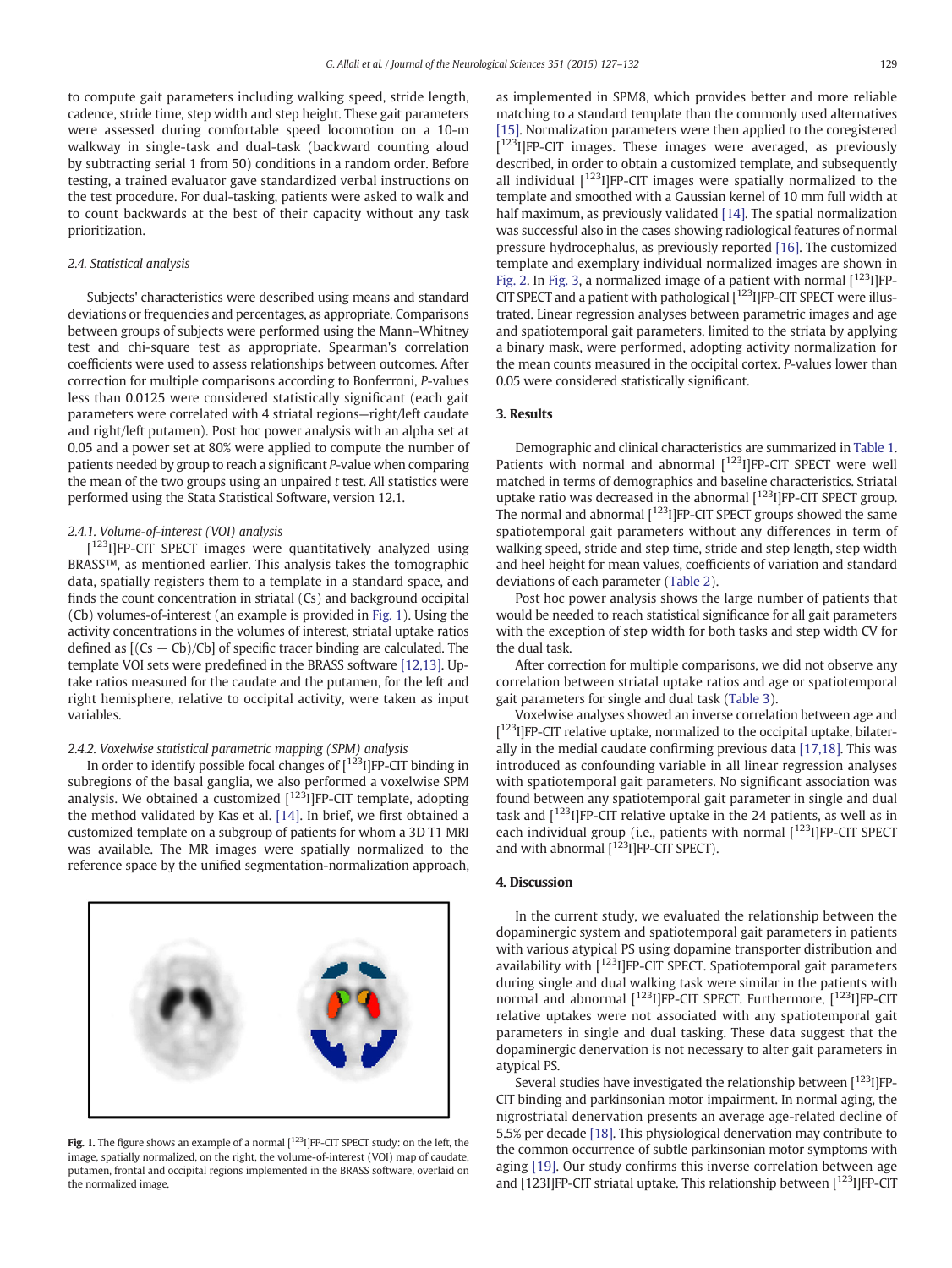<span id="page-3-0"></span>

Fig. 2. The figure shows the customized  $[1^{123}]$ FP-CIT template obtained (panel A) and 6 examples of individual  $[1^{123}]$ FP-CIT SPECT images spatially normalized to the template (panel B).

binding and motor impairment has been mainly studied in the model of PD. Bradykinesia shows a significant inverse correlation with striatal  $[1^{123}]$  FP-CIT binding [\[4,6,7\].](#page-5-0) Some studies found also the same inverse correlation for rigidity [\[6,20\]](#page-5-0). For gait disorders, some previous reports suggested that in PD, progressive supranuclear palsy and multiple systemic atrophy, gait and posture signs correlate with  $[123]$  [FP-CIT binding [\[7,21\]](#page-5-0). However, cholinergic but not dopaminergic denervation was associated with the measure of gait speed in non-demented PD

patients, suggesting a close relationship between the control of gait and the cholinergic system [\[22\]](#page-5-0). These apparent contradictory results may be related to the methods used to assess gait. Except for the Bohnen's study [\[22\]](#page-5-0), whose the results are in line with our study, the assessment of gait in the previous studies was performed on the items of the Unified Parkinson's Disease Rating Scale (UPDRS), which is a clinical scale designed to follow the longitudinal course of PD. Gait is only assessed using a 5 point scale ranging from normal gait to impaired



Fig. 3. The figure shows the normalized image of two patients on the SPM template (first raw): one with a physiological  $[1^{23}$ ]FP-CIT SPECT (second raw) and one with a pathological  $[1^{23}$ ] FP-CIT SPECT (third raw).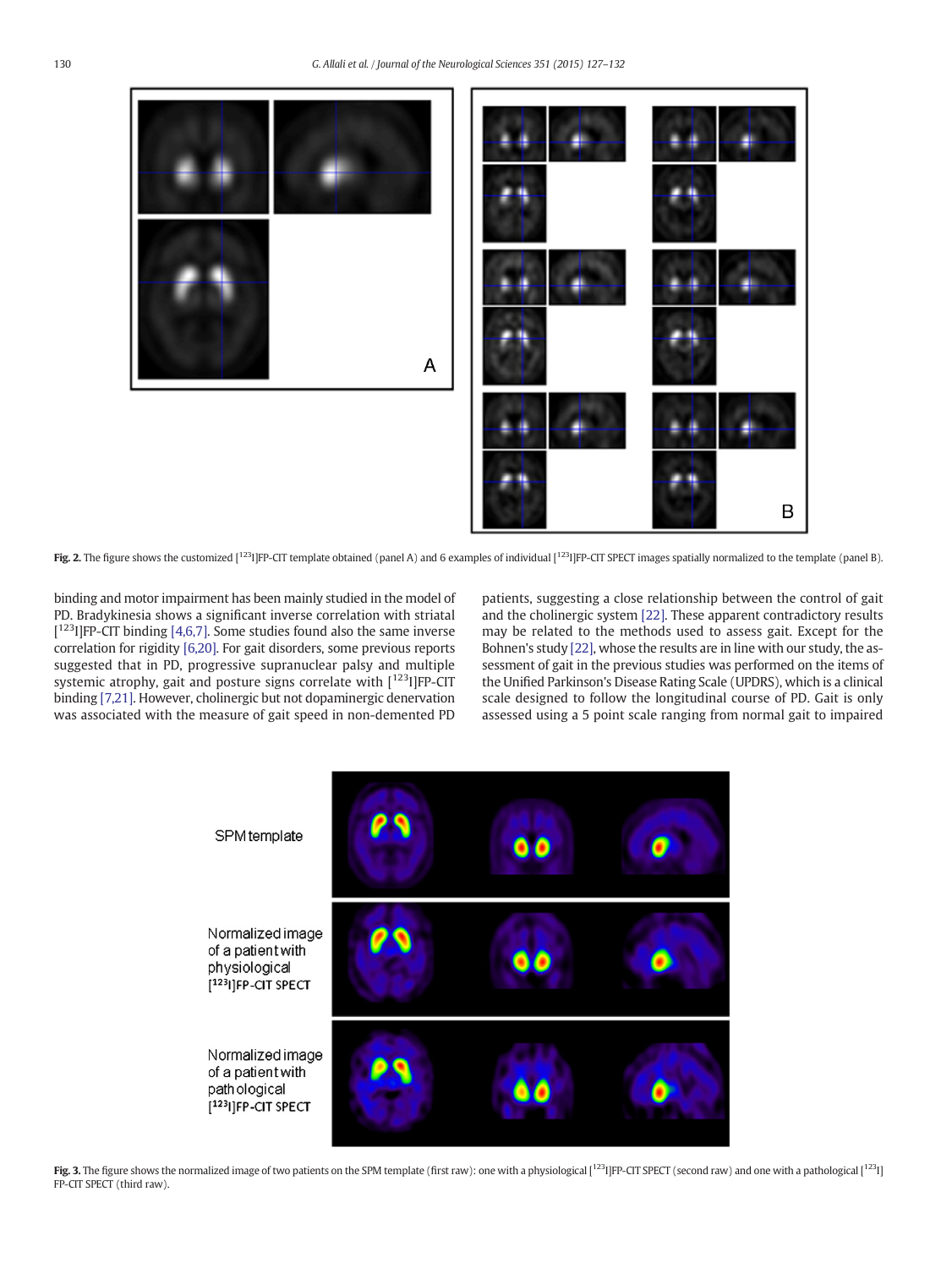#### <span id="page-4-0"></span>Table 2

Gait performance of subjects ( $n = 24$ ) and comparison between normal and abnormal [<sup>123</sup>I]FP-CIT SPECT.

|                        | Normal $(n = 14)$ | Abnormal ( $n = 10$ ) P-value <sup>a</sup> Power N <sup>b</sup> |      |       |
|------------------------|-------------------|-----------------------------------------------------------------|------|-------|
| Single task            |                   |                                                                 |      |       |
| Gait speed $(m/s)$     | $0.68 + 0.29$     | $0.73 \pm 0.38$                                                 | 0.81 | 583   |
| Stride time (s)        | $1.28 \pm 0.21$   | $1.27 + 0.28$                                                   | 0.60 | 23478 |
| CV(%)                  | $3.73 \pm 1.96$   | $3.57 \pm 2.44$                                                 | 0.60 | 3120  |
| Stride length (m)      | $0.82 \pm 0.31$   | $0.85 \pm 0.37$                                                 | 0.86 | 1900  |
| CV(%)                  | $7.25 + 6.52$     | $5.21 + 4.91$                                                   | 0.24 | 126   |
| Step width (m)         | $0.09 \pm 0.04$   | $0.12 + 0.05$                                                   | 0.27 | 51    |
| CV(%)                  | $31.2 \pm 23.6$   | $18.5 + 12.1$                                                   | 0.20 | 35    |
| Step height (m)        | $0.16 + 0.05$     | $0.18 + 0.06$                                                   | 0.38 | 108   |
| CV(%)                  | $6.42 \pm 4.63$   | $6.96 \pm 6.60$                                                 | 0.91 | 1785  |
| Dual task <sup>c</sup> |                   |                                                                 |      |       |
| Gait speed $(m/s)$     | $0.53 + 0.26$     | $0.57 + 0.32$                                                   | 0.81 | 877   |
| Stride time (s)        | $1.47 \pm 0.30$   | $1.41 + 0.38$                                                   | 0.73 | 494   |
| CV(%)                  | $6.80 \pm 3.60$   | $6.30 \pm 3.93$                                                 | 0.56 | 889   |
| Stride length (m)      | $0.73 \pm 0.32$   | $0.72 + 0.35$                                                   | 0.95 | 16410 |
| CV(%)                  | $9.32 + 7.88$     | $9.54 + 6.64$                                                   | 0.68 | 17792 |
| Step width (m)         | $0.11 + 0.04$     | $0.11 + 0.05$                                                   | 0.81 | 3319  |
| CV(%)                  | $24.4 \pm 16.5$   | $16.7 \pm 8.23$                                                 | 0.32 | 46    |
| Step height (m)        | $0.15 \pm 0.05$   | $0.16 \pm 0.06$                                                 | 0.64 | 234   |
| CV(%)                  | $9.16 + 6.65$     | $7.95 + 7.59$                                                   | 0.52 | 547   |

CV: coefficient of variation  $(=100 \times$  standard deviation/mean).

<sup>a</sup> Comparison based on Mann–Whitney test.

Power N indicates the number of patients needed by group to reach a significant P-value with an alpha set at 0.05 and a power set at 80%.

 $c$  Gait while backward counting.

mobility. In the present study, we compared quantitative spatiotemporal gait parameters with  $[123]$  [FP-CIT binding.

Positron emission tomography has been used to determine the cerebral regions involving during mental imagery of walking. Malouin et al. [\[23\]](#page-5-0) showed that the involvement of multiple cortical regions involving supplementary motor area was required during the imagination of gait. Recently, brain networks activated during mental imagery of gait were studied using functional MRI (fMRI). Converging results showed that networks involving bilateral primary motor cortex, supplemental motor area, prefrontal regions and cerebellum are recruited during mental imagery of gait [24–[27\].](#page-5-0) Others functional imaging techniques, such as near-infrared spectroscopy, were also used to highlight the role of the prefrontal regions in the preparation and execution of actual walking [\[28,29\]](#page-5-0). These converging results suggest that a cortical network is implicated in the imagery of walking and not the basal ganglia. This cortical network involved in mental imagery of gait could in part explain this absence of association between gait parameters and  $\left[1^{123}\right]$  [FP-CIT binding. Cortical pathology occurs in all parkinsonian disorders, including PD and likely contributes to gait impairment [\[30\]](#page-5-0).

With these results, we cannot exclude that  $[1^{23}$ HFP-CIT binding plays a role in motor impairment when the nigrostriatal pathway is involved, given that our population includes patients with mixed etiologies: however, our data are in line with previous evidence showing that gait is modulated by an extended network and that the basal ganglia dopaminergic dysfunction is not associated with distinctive features. The strength of our study was that we used a transnosological and not a diagnostic-based approach in patients with gait impairment and various atypical PS affecting the nigrostriatal pathways and the cerebral cortex.

The main limitation of our study was that our patients did not have autopsy-confirmed diagnoses. Our relatively small sample size also necessitates caution, but the study is relatively underpowered only for step width for both tasks and step width CV for the dual task. Our data provide information to plan future studies. However, to the best of our knowledge, there are no previous published data showing a relationship between spatiotemporal gait parameters and  $[123]$  [FP-CIT uptake.

#### 5. Conclusion

In patients with atypical PS, dopaminergic denervation, assessed by  $\lceil^{123}$ I]FP-CIT binding, was not necessary to alter spatiotemporal gait

#### Table 3

Correlations<sup>a</sup> between gait parameters and [<sup>123</sup>]JFP-CIT SPECT normalized striatal binding in all participants ( $n = 24$ ), in abnormal [<sup>123</sup>]JFP-CIT SPECT ( $n = 10$ ), and normal [<sup>123</sup>]JFP-CIT SPECT  $(n = 14)$ .

|                        | All participants<br>$(n = 24)$ |                 |                  | Abnormal [ <sup>123</sup> I]FP-CIT SPECT<br>$(n = 10)$ |                  |                 | Normal [ <sup>123</sup> I]FP-CIT SPECT<br>$(n = 14)$ |                 |                  |                 |                  |                 |
|------------------------|--------------------------------|-----------------|------------------|--------------------------------------------------------|------------------|-----------------|------------------------------------------------------|-----------------|------------------|-----------------|------------------|-----------------|
|                        |                                |                 |                  |                                                        |                  |                 |                                                      |                 |                  |                 |                  |                 |
|                        | Right<br>caudate               | Left<br>caudate | Right<br>putamen | Left<br>putamen                                        | Right<br>caudate | Left<br>caudate | Right<br>putamen                                     | Left<br>putamen | Right<br>caudate | Left<br>caudate | Right<br>putamen | Left<br>putamen |
| Single task            |                                |                 |                  |                                                        |                  |                 |                                                      |                 |                  |                 |                  |                 |
| Gait speed             | $-0.22$                        | $-0.07$         | $-0.32$          | $-0.30$                                                | $-0.44$          | $-0.15$         | $-0.62$                                              | $-0.48$         | $-0.07$          | 0.09            | 0.03             | $-0.15$         |
| Stride time            | 0.10                           | 0.08            | 0.24             | 0.28                                                   | $-0.08$          | $-0.03$         | 0.22                                                 | 0.19            | 0.14             | 0.05            | 0.03             | 0.14            |
| <b>CV</b>              | 0.13                           | $-0.16$         | 0.12             | 0.09                                                   | 0.10             | $-0.12$         | 0.30                                                 | 0.19            | 0.20             | $-0.16$         | 0.09             | 0.10            |
| Stride length          | $-0.23$                        | $-0.06$         | $-0.26$          | $-0.24$                                                | $-0.59$          | $-0.31$         | $-0.62$                                              | $-0.52$         | $-0.09$          | 0.14            | 0.10             | $-0.09$         |
| <b>CV</b>              | 0.33                           | 0.10            | 0.15             | 0.20                                                   | 0.59             | 0.20            | 0.46                                                 | 0.24            | 0.12             | $-0.09$         | $-0.20$          | $-0.01$         |
| Step width             | $-0.25$                        | $-0.35$         | $-0.26$          | $-0.13$                                                | $-0.26$          | $-0.25$         | $-0.18$                                              | $-0.21$         | $-0.08$          | $-0.24$         | $-0.23$          | 0.07            |
| <b>CV</b>              | 0.14                           | 0.22            | 0.15             | 0.09                                                   | 0.21             | 0.33            | $-0.09$                                              | 0.27            | $-0.05$          | 0.06            | 0.18             | $-0.16$         |
| Step height            | $-0.31$                        | $-0.18$         | $-0.41***$       | $-0.38$                                                | $-0.46$          | $-0.21$         | $-0.59$                                              | $-0.48$         | $-0.19$          | 0.00            | $-0.08$          | $-0.22$         |
| CV.                    | 0.11                           | 0.03            | 0.13             | 0.17                                                   | $-0.03$          | $-0.07$         | 0.19                                                 | 0.12            | 0.24             | 0.02            | 0.06             | 0.23            |
| Dual task <sup>b</sup> |                                |                 |                  |                                                        |                  |                 |                                                      |                 |                  |                 |                  |                 |
| Gait speed             | $-0.10$                        | 0.03            | $-0.17$          | $-0.22$                                                | $-0.30$          | $-0.07$         | $-0.69***$                                           | $-0.36$         | 0.13             | 0.30            | 0.29             | $-0.02$         |
| Stride time            | $-0.24$                        | $-0.15$         | $-0.02$          | 0.01                                                   | $-0.25$          | $-0.13$         | 0.15                                                 | $-0.07$         | $-0.56***$       | $-0.42$         | $-0.29$          | 0.01            |
| <b>CV</b>              | $-0.03$                        | $-0.19$         | $-0.06$          | 0.01                                                   | $-0.12$          | $-0.29$         | $-0.03$                                              | $-0.29$         | $-0.34$          | $-0.41$         | $-0.27$          | $-0.12$         |
| Stride length          | $-0.15$                        | 0.01            | $-0.21$          | $-0.21$                                                | $-0.50$          | $-0.24$         | $-0.69***$                                           | $-0.47$         | 0.01             | 0.15            | 0.08             | $-0.15$         |
| <b>CV</b>              | $-0.04$                        | $-0.11$         | 0.02             | 0.10                                                   | 0.07             | $-0.19$         | 0.14                                                 | 0.07            | 0.00             | $-0.02$         | 0.05             | 0.31            |
| Step width             | $-0.07$                        | $-0.27$         | $-0.08$          | 0.01                                                   | 0.03             | $-0.03$         | $-0.02$                                              | $-0.06$         | $-0.28$          | $-0.53$         | $-0.40$          | $-0.17$         |
| <b>CV</b>              | 0.11                           | 0.31            | 0.13             | 0.07                                                   | $-0.67***$       | $-0.29$         | $-0.66^{\ast\ast}$                                   | $-0.62$         | 0.31             | 0.49            | 0.53             | 0.31            |
| Step height            | $-0.26$                        | $-0.11$         | $-0.33$          | $-0.31$                                                | $-0.42$          | $-0.12$         | $-0.72***$                                           | $-0.39$         | $-0.10$          | 0.06            | 0.02             | $-0.21$         |
| <b>CV</b>              | 0.10                           | $-0.05$         | 0.27             | 0.25                                                   | 0.38             | 0.02            | $0.67***$                                            | 0.31            | $-0.26$          | $-0.32$         | $-0.11$          | 0.04            |

<sup>a</sup> Spearman correlation coefficient.

**b** Gait while backward counting.

\* Significant correlation after correction for multiple comparisons ( $p < 0.0125$ ).

\*\* Significant correlation without correction for multiple comparisons ( $p < 0.05$ ).

CV: coefficient of variation  $(=100 \times$  standard deviation/mean).